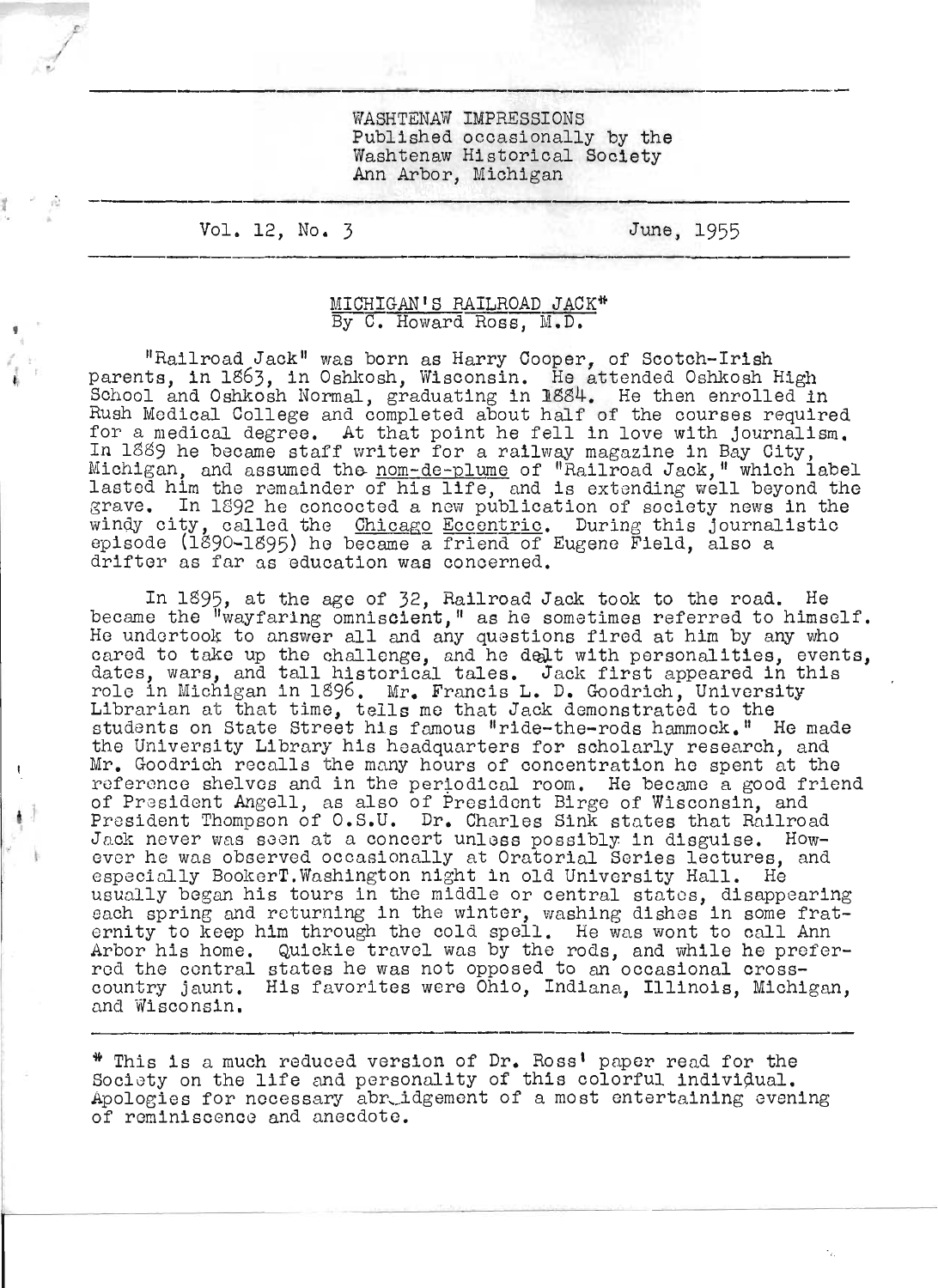My own first vivid recollection of Railroad Jack goes back to the year 1912, when I was a Freshman at the University of Michigan. I saw him on the streets of Ann Arbor and heard him talk five or six times between 1912 and 1916. He was not a tall man, possibly 5 feet 7 inches in height, weighing about 150 pounds, getting a bit heavier year by year. He had a ruddy face, unruly black hair, broad shoulders, always<br>appeared freshly scrubbed but with finger nails that would not quite satisfy Emily Post. It was in front of the old Michigan Union Building, Cooley House, that I first saw him with his famous hand cart, on mich was blazoned in bold red and black the words: "Railroad Jack, World's Champion History Expert."

My diary states that in November, 1912, the men students had. enjoyed a Sunday afternoon bull session in the old Union assembly hall, with the help of cider and doughnuts. We were then addressed by Railroad Jack. He spoke caustically in introduction, with agnostic remarks, and egotistical referehces to his friendships with people in high places. The brow-beating went on for a few minutes, then his mood changed to a challenging note as he offered his question and answer period. The students confronted him with leading questions on dates, wars, and persons; some had open text-books to poke holes in his replies. He snapped out the correct answers fast and furious, and when he employed subterfuge it was so well done no one had the nerve to say he had indulged in the well known dodge.

My gang of cut-throats rehearsed our questions in advance, and I coached the boys on some of my grandmother<sup>t</sup>s extravaganzas in history.<br>I whooped out the date: "164g" He snapped back at me: "Treaty of Westphalia; end of the Thirty Years War,<sup>11</sup> and added "Why bring up that subject?" before I could catch a breath to deluge him again.<br>I answered that my maternal grandfather was a student of the Thirty L answered that my maternal grandfather was a student of the Thirty Years War and that his personal hero was General Eusebius von Wallenstein. Also that grandfather, failing a son to name Eusebius wallenstein. Also that grandlather, lailing a son to hame Euset<br>had named his daughter, my mother, Eusebia, and I pronounced it U-sebia. Jack glowered at me, "ls the old man still alive,?" "No, he died in 1896." Then, "Call the old boy up and tell him that U-sebia aled in 1890." Then, "Call the Old D<br>is incorre<mark>ct; it</mark> should be Oi-sabia."

Over on the other side of tho hall W. A. P. John and his gang of noisy incorrigibles asked Jack to relate his most juicy historical tale. It ran something like this:

Prince William Rufus, son of the Conqueror, was marauding the north English countryside when he came upon an Abbey that housed among its students Princess Edith Matilda, granddaughter of England's Edmund Ironsides and daughter of Malcolm Conmore III of Scotland and Queen St. Margaret. William Rufus was struck dumb by the beauty of the Princess and ordered the Abbess to prepare her for flight with him that very night. The horrified Abbess, in dismay, hastily decidod upon strategy. When William Rufus returned by moonlight for his prize, he found Edith Matilda dressed as a novice, kneeling before the altar, counting her beads, candles burning. The confused Prince stumbled away in embarrassment, and there was much rejoicing in the Abbey. But the story is not yet ended. Years later when William Rufus had succeeded the Conqueror as King and had subsequently died, his brother, Henry I, seized the throne, and Henry asked for the hand of Edith Matilda in marriage. The Pope intervened, saying in effect: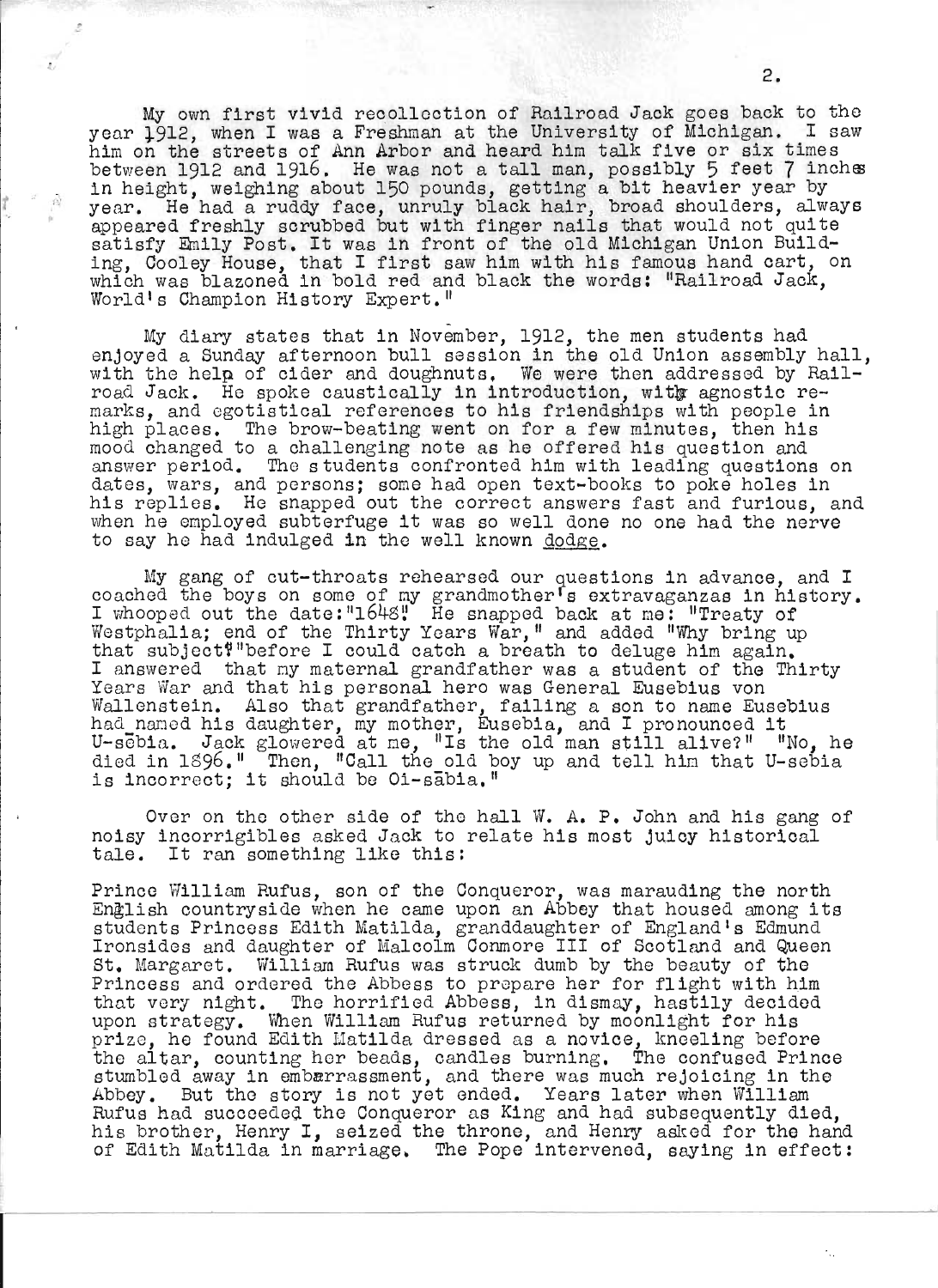"The maid protected herself by an assumed vow, which thus became an actuality. She can never become the Queen of England unless she renounces her vows, by application to Rome." So a royal messenger was dispatched to Rome, seeking Papal dispensation of Edith Matilda's vows. The royal agent was allowed to cool his heels there for 17 weeks, then the Pope relented and dispensed her vows, and following this Edith Matilda became Queen of England. This union combined Norman and Anglo-Saxon and Scottish blood, and she was the ancestress of the present Royal family."

I have checked this tale with Professor Preston Slosson, of the University History Department, who admits that "it holds water fairly well. "

By 1913, Railroad Jack bounced back into Ann Arbor again. Once more at the Michigan Union the Sunday afternoon session was on. I was well primed on the pre-Conquest history of England, and I piped up: "Who was Aelgifu?" Jack beamed, "You thought you had me. Well, Aelgifu was a lady of so many attainments that I will count them off for you..." which he proceeded to do, to the number of 13, most of them also holding water "fairly well."

Henry Ford called on Railroad Jack, it was said, three times, hold called on hailload back, it was said, these times, Greenfield Village with his cart, accompanied by Ford himself. He also lectured in downtown Dearborn in the 1920's. Ford offered Jack a shiny new car, but Jack declined with "The cart came before the auto" Later he yielded and accepted, in his declining years, a "House Car," auto with trailer, in one. The archivist at Ford Motor Company states that once Henry Ford placed Jack on the assembly line at the states that once Henry Ford placed Jack on the assembly line at the Dearborn tractor plant. This lasted exactly four days, when the historian took to his travels, his lectures, and his quizzes again. Ford said, "You can't cure a historian and you can't reform a hobo." It is believed that Jack's cart is at Greenfield Village, but the present curator there is not able to identify it.

Jack's character was cock-sure, defiant, haughty. He sensed his own high state of individuality. He mado a will, including: "I bequeath my body to the University of Michigan Medical School for proper study. The scientists will then reveal to the world the reasons for my remarkable memory as to names, dates, locations, and events." (This prophecy was not fulfilled.) He had few friends but they were true blue. He said "I have no ties; lowe no homage to man or beast or institution. " No one ever caught him in church. Offered a \$5000 vaudeville contract, he stormed, "No subsidy." He bragged that he could live well on 80c a day, and scorned all offers to "compromise his freedom."

His body was found in an alley in Ooldwater, Michigan, October 7, 1933. It was brought to Ann Arbor through the charity of Francis LaPointe and Father Carey, of St. Thomas Church in Ann Arbor. Monsignor Peek says that Father Oarey and Railroad Jack had a sort of tolerant and understanding friendship over the years. Jack is buried in an unconsecrated plot in the Ann Arbor Oatholic Oemetery.

Ann Arbor, Michigan March 29, 1955

 $\hat{E}^1_1$